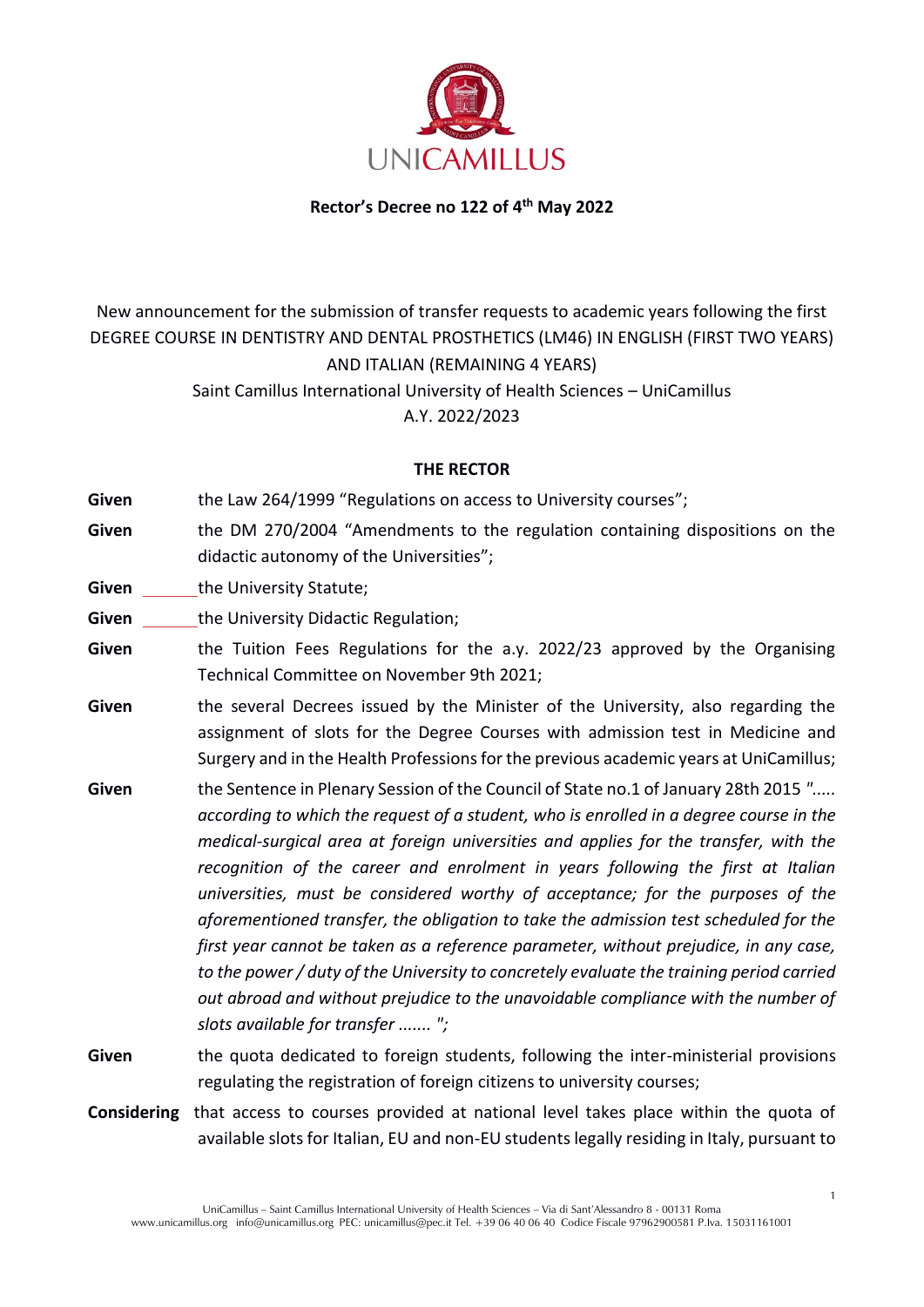

art. 26 of Law 189/2002, as well as within the quota of non-EU citizens residing abroad, pursuant to art. 46 of Presidential Decree 394/99;

- **Considering** that the maximum number of transfers/transitions to be accepted for each Degree Course with admission test must be defined in relation to the number of vacancies following renunciation or transfer/transition to other locations;
- **Acknowledging** number of available slots made available for the six-year Degree Course in Dentistry and Dental Prosthetics with national programming;
- **Deemed as necessary** to announce the filling of vacancies in the six-year Degree Course in Dentistry and Dental Prosthetics.

#### **DECREES**

## **Article 1 – Available slots**

For the academic year 2022/2023 the slots available for transfer from another Italian or foreign University to the Degree Course in Dentistry and Dental Prosthetics with admission test of Saint Camillus International University of Health Sciences (herein after "UniCamillus") are indicated in the following table:

| <b>Degree Courses</b> |  |  |                                       |  | <b>Available</b><br>slots | Year |             |
|-----------------------|--|--|---------------------------------------|--|---------------------------|------|-------------|
| Prosthetics           |  |  | Degree Course in Dentistry and Dental |  |                           | 14   | $2^{\circ}$ |
| Prosthetics           |  |  | Degree Course in Dentistry and Dental |  |                           | 9    | $3^{\circ}$ |

The number of available slots may increase to an extent equal to the number of slots made available following study waiver or transfers of UniCamillus' students.

## **Article 2 – Admission requirements**

The following candidates are eligible to participate in the selective procedure referred to in this Call for application:

- 1. Students enrolled in the Degree Course in Medicine and Surgery of an Italian or foreign University;
- 2. Students enrolled in the Degree Course in Dentistry of an Italian or foreign University;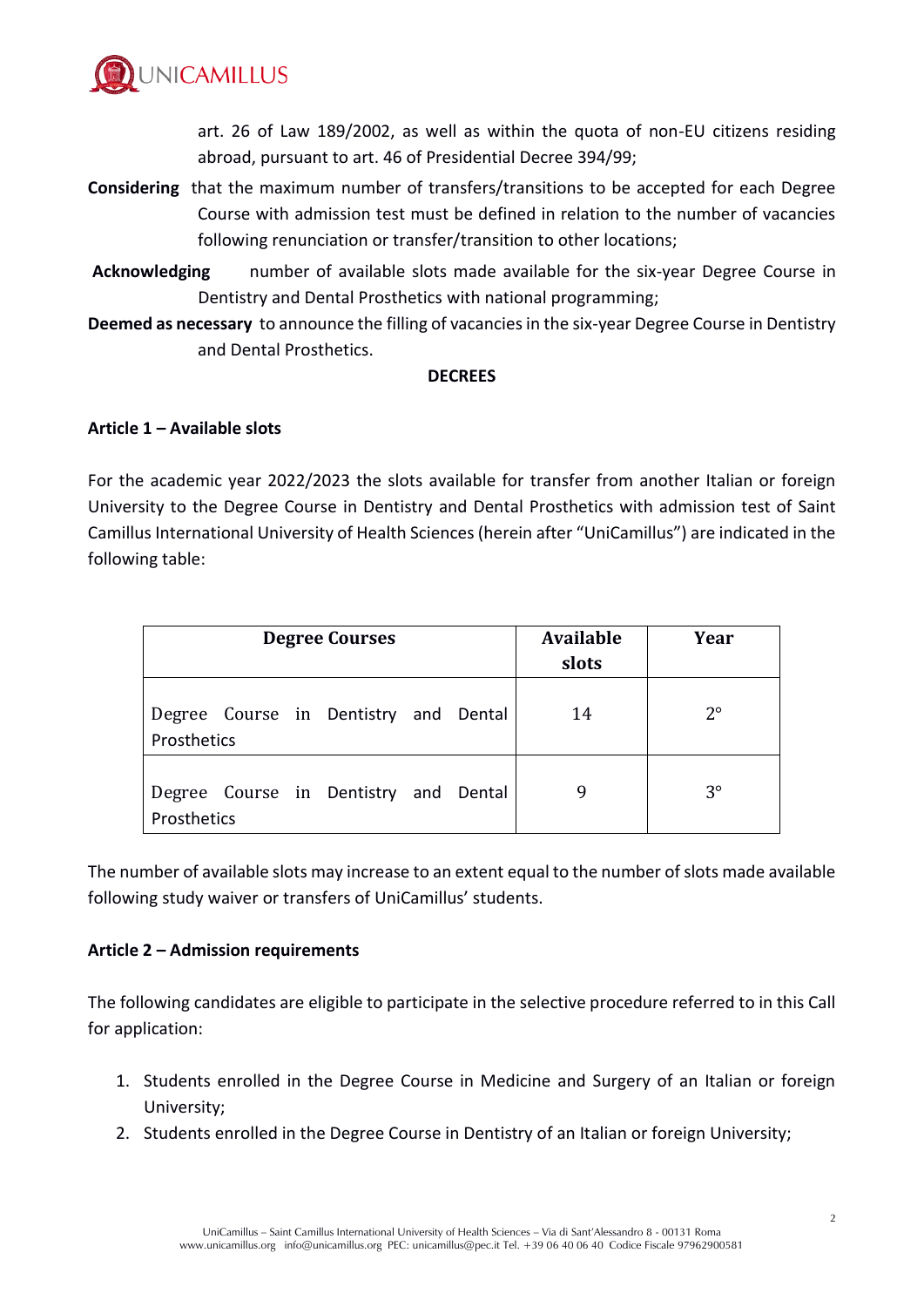

- 3. Graduates in the Degree Course in Medicine and Surgery requiring the recognition of their previous career for the transition to the Degree Course in Dentistry for years following the first;
- 4. Students enrolled in other degree courses of an Italian or foreign University who gained at least 24 CFU (University Credits) in subjects which can be validated in the UniCamillus Degree Course in Dentistry and dental prosthetics for the transfer to the second year of Dentistry. Concerning the transfer to the third year, students must have gained at least 52 CFU in subjects that can be validated in the UniCamillus Degree Course in Dentistry. Only subjects and CFU achieved by candidates and included in the first and second year of the UniCamillus study plans will be evaluated (depending on the requested transfer to the second or third year);
- 5. Graduates holding other degrees who gained at least 24 CFU in subjects that can be validated in the UniCamillus Degree Course in Dentistry and dental prosthetics for the transfer to the second year of Dentistry. Concerning the transfer to the third year, students must have gained at least 52 CFU in subjects that can be validated in the UniCamillus Degree Course in Dentistry. Only subjects and CFU achieved by candidates and included in the first and second year of the UniCamillus study plans will be evaluated (depending on the requested transfer to the second or third year).

In the case of students coming from non-Italian Universities, UniCamillus will evaluate the educational path of students requesting the transfer, with particular regard to peculiarities of the Degree Course, passed exams, completed theoretical studies and practical experience acquired in the University of origin, in relation to their compatibility with the didactic systems of UniCamillus.

Requests of transfer from students enrolled or graduatesin academic systems prior to the University reform referred to in Ministerial Decree 270/2004 will not be accepted.

## **Article 3 – Application submission: methods and deadlines**

Applications must only be submitted through the online procedure (as per the guide in Annex 1) via the Student Portal by  $1$  p.m. on 06/06/2022.

Within the portal, after entering all the required data, candidates will have to upload the following documents:

- Application form (*available on the Portal*): the applicant can request an incoming transfer to the 2<sup>nd</sup> or 3<sup>rd</sup> year of a Degree Course by choosing in the application form a single option. Should the form be filled out without specifying the year of interest for the incoming transfer or if more options (2<sup>nd</sup> and 3<sup>rd</sup> year) are indicated by the candidate, the application will be considered null and void; - Study Plan;

- Proof of payment of Euro 170,00 for participation in the Call for application;

- Syllabus of each passed exam for which candidates require the validation. Syllabuses must be issued by the University of origin;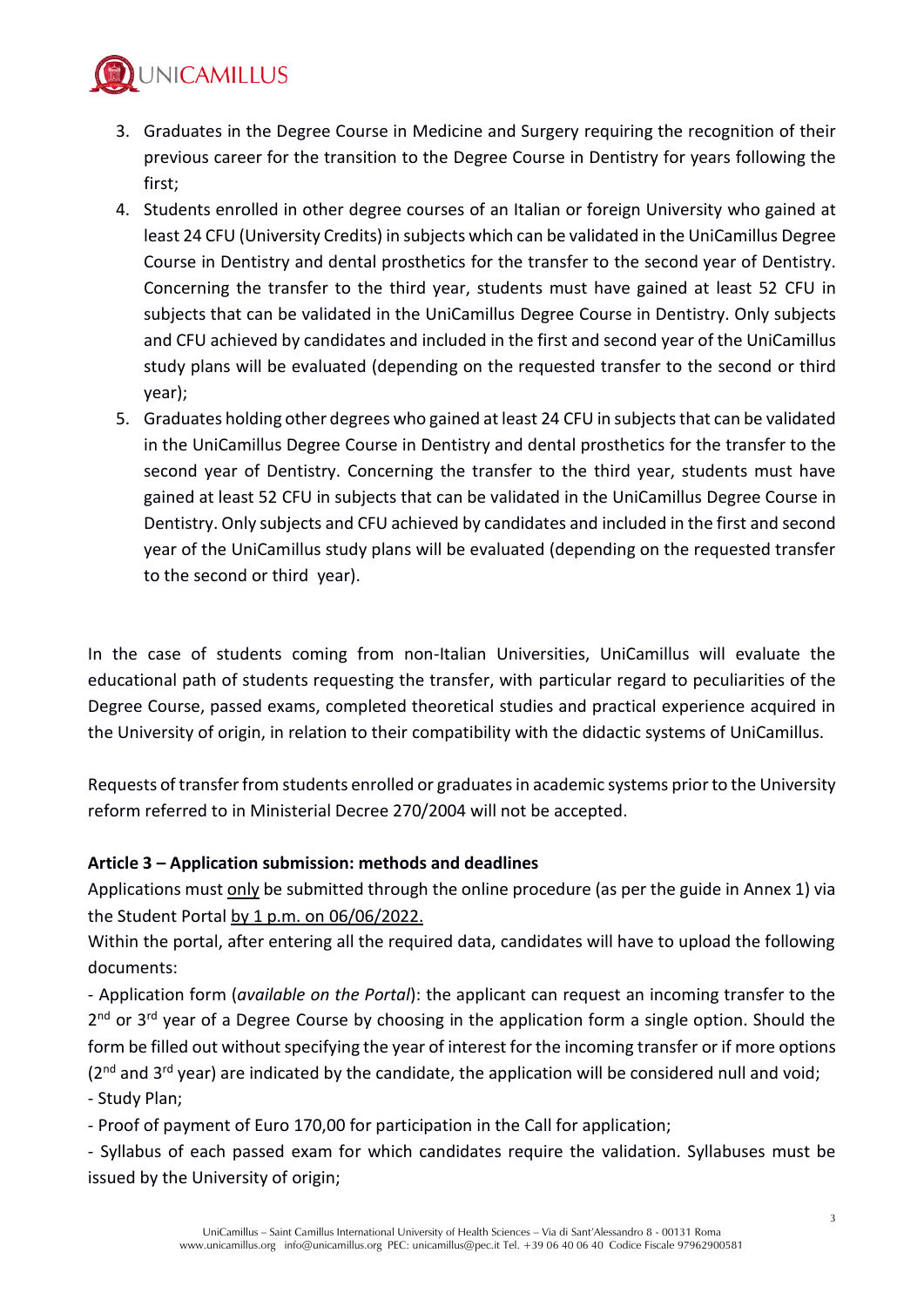

- Duplicate of a valid identity document;

- Enrolment certificate or, in case of graduate candidate, graduation certificate issued by the University of origin, stating passed exams and grades, CFU achieved and Scientific Disciplinary Sectors. In the event the certificate cannot be provided within the deadline, only students from Italian universities can submit a self-certification (*to be created using the format available on the Portal*), stating all the required information. The self-certification shall be provisional and does not replace the certificate, which can be submitted even beyond the deadline, but by 10/06/2022 at 1 p.m. If the Commission does not receive this certification by the aforementioned deadline, the Commission will not examine the application and will exclude it ex officio;

- Statement confirming the acknowledgment of the Policy for the protection of personal data under articles 13 and 14 of Regulation (EU) 2016/679 on "protection of individuals concerning the treatment of personal data" (hereinafter also "GDPR") provided by UniCamillus (*available on the Portal*).

Fees of participation in this transfer Call for application is Euro 170.00 (one hundred and seventy / 00) and payment must in any case be made through the online procedure no later than 1 p.m. on the expiry date of this Call.

The contribution to the expenses will not be reimbursed for any reason.

Students enrolled or graduated in a foreign University cannot provide the self-certification. They must attach certified documents issued by the home University stating the requested information, along with a translation in Italian language certified by the responsible bodies pursuant to the current legislation. Study plans and syllabuses must be issued on the letterhead of the University of origin and must include stamp and signature of the person in charge of the procedure, to allow UniCamillus to directly interact with this person in case of possible veracity checks, at its own discretion, together with official legalized translation in Italian and a declaration issued by the competent Academic Authority proving the applied mark system or, in other words, the value system, along with a certified translation in Italian language. Lastly, students transferring from non-Italian Universities must submit official declaration, released by the competent Italian Embassy or Consulate General, certifying the acknowledgement of their university of origin by the relevant Government. Any other documentation will not be taken into consideration by the Evaluation Commission. The mentioned documents must always be sent through the Student Portal in the dedicated sections.

## Please Note: The files uploaded to the platform must not exceed a total of 30 Megabytes in upload.

In the absence of the aforementioned documents, or part of it, the application will not be considered valid and will not be examined by the Commission.

For any information regarding the registration procedure, please contact the Registrar's Office at the following email address: [trasferimenti@unicamillus.org.](mailto:trasferimenti@unicamillus.org)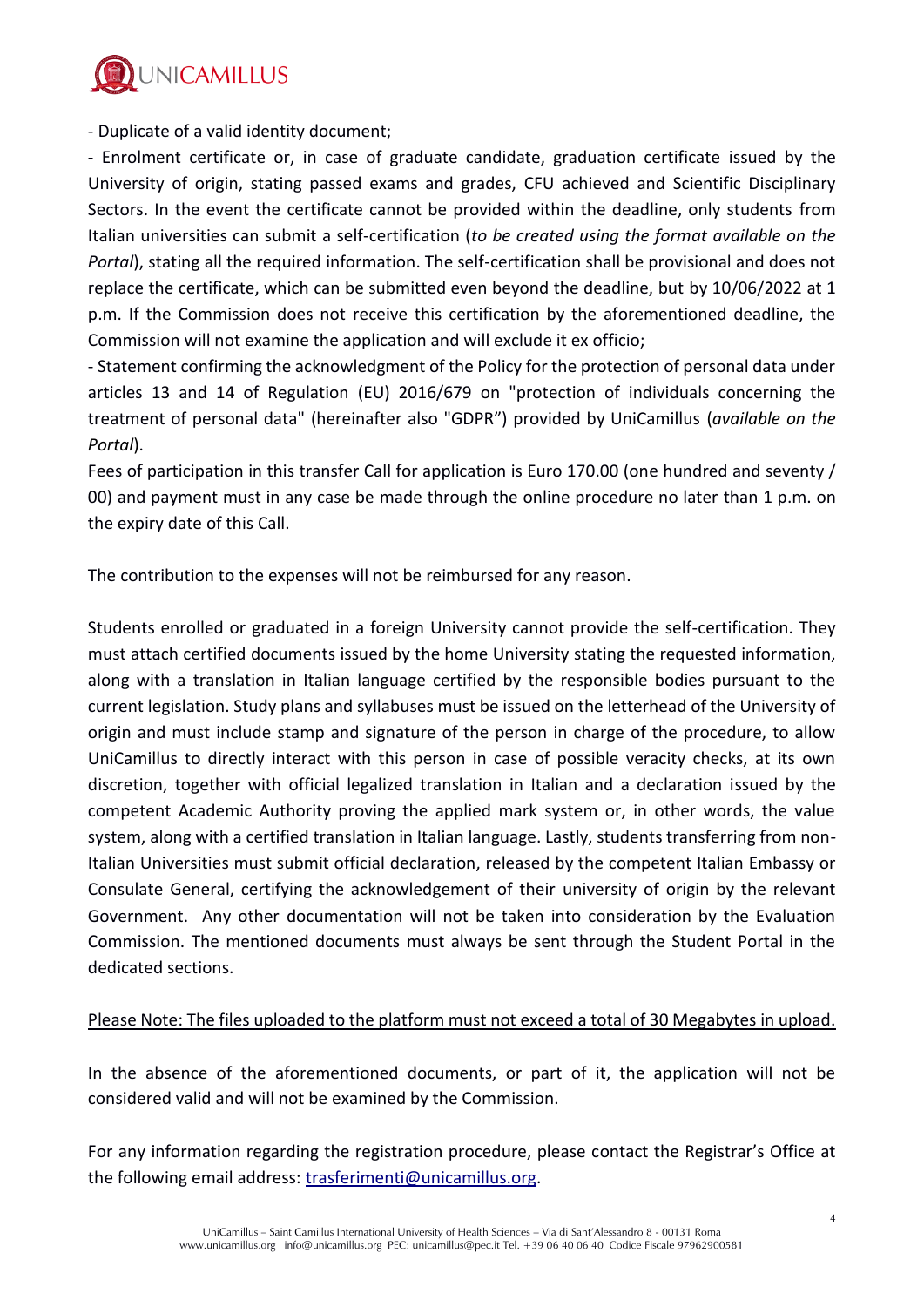

#### **Article 4 – Criteria and evaluation of the applications**

If the number of applications received and considered valid is equal to or less than the number of available slots, the selection will not be carried out, notwithstanding the provisions - only for students / graduates in degree courses other than Medicine and Dentistry – indicated at points 4 and 5 of Article 2 of this Call for application.

If the number of valid applications received is higher than the number of available slots, applications will be examined by a dedicated Commission evaluating the study curriculum of each candidate and providing for the recognition of CFU basing on what has been achieved by the candidate in the university of origin and as provided by the didactic regulations of the UniCamillus Degree Courses. For this purpose, concerning transfers to the second year of the Degree Course in Dentistry, among the courses and CFU obtained by the candidate, only those corresponding to the first year of the UniCamillus study plan will be examined by the Evaluation Commission. Concerning transfers to the third year of the Degree Course in Dentistry, among the courses and CFU obtained by the candidate, only those corresponding to the first and second year of the UniCamillus study plan will be examined by the Evaluation Commission. Please, see UniCamillus study plans attached to this announcement.

More specifically, for enrolment in years following the first, candidates must provide:

- in order to enrol in the second year, candidates must provide at least 24 valid CFU present in the study plan of the first year at UniCamillus and corresponding to its didactic program.
- in order to enrol in the third year, candidates must provide at least 52 valid CFU present in the study plan of the first and second year at UniCamillus and corresponding to its didactic program.

CFU related to internships will not be considered.

Candidates providing less than 24 CFU will not be eligible for any transfer.

The assessment on the recognisability of the CFU is valid exclusively for the selective procedure referred to in this Call for application.

#### **Article 5 – Creation of the ranking**

Only exams passed and officially recorded within the deadline of this UniCamillus Call for application, and indicated in the application form, will be taken into consideration. Only exams related to the courses corresponding to the UniCamillus study plan will be evaluated according to the provisions of the present Call for application.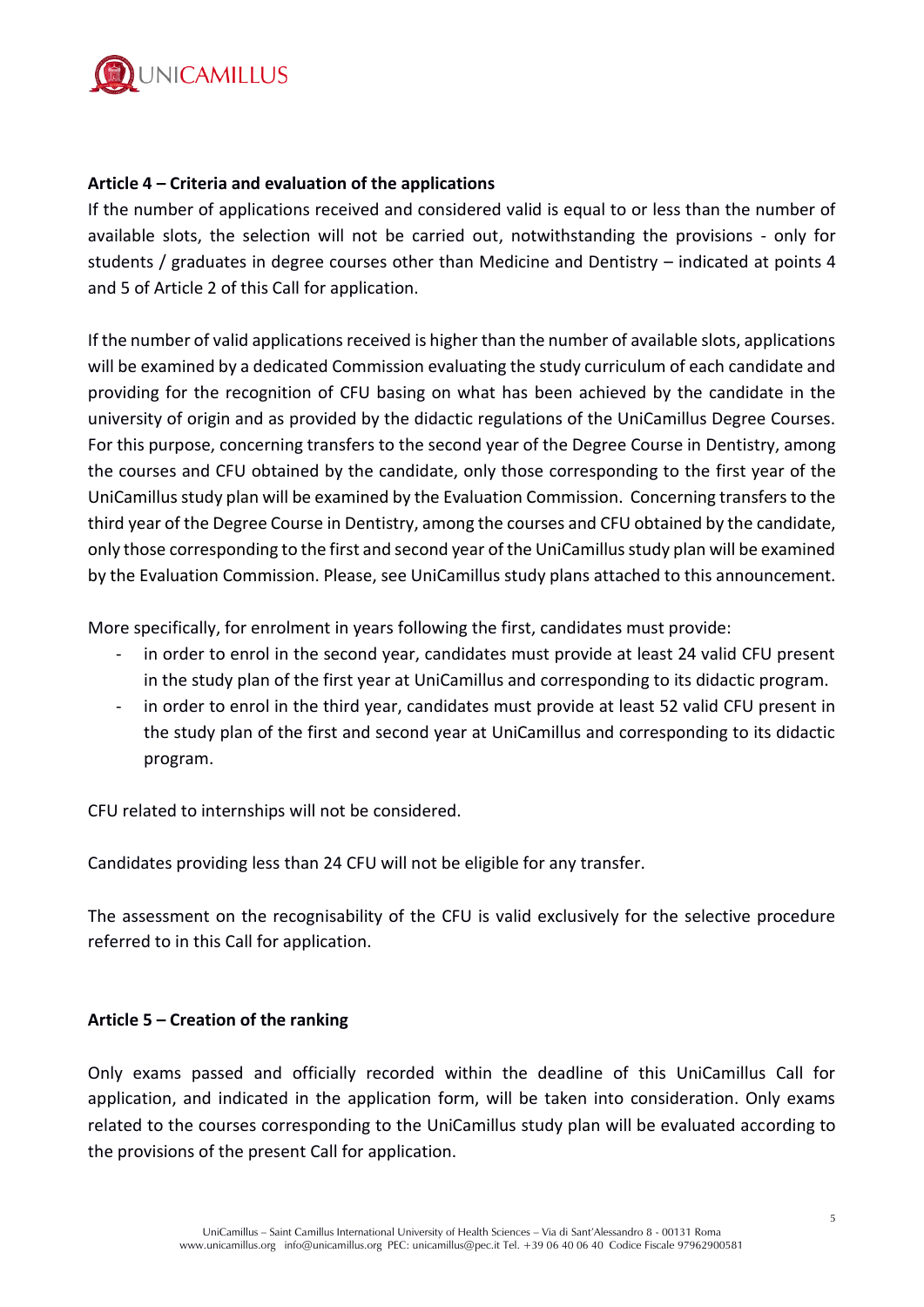

The ranking will be published by 21/06/2022 on the website [www.unicamillus.org.](http://www.unicamillus.org/)

The ranking will report:

- a complete list of received applications;
- references of the candidate anonymously reported (initials of surname, name and date of birth);
- indication of admission to transfer.

In case the number of valid applications received is higher than the number of available slots, the ranking will be created according to the highest number of CFU recognized by the Commission. In any case, candidates who obtained a credits recognition lower than the CFU minimum threshold useful for transfer (24 CFU/52 CFU) will not be admitted.

In case the Commission recognizes an equal amount of CFU to more than a candidate, priority will be given to the youngest candidate.

## **Article 6 – Pre-Enrolment**

Under penalty of exclusion, candidates entitled to enrol must carry out the pre-enrolment procedure within 1 p.m. on 28/06/2022, according to the following procedure:

1. paying the first instalment of the university fee for an amount equal to Euro 7,000.00 (seven thousand / 00);

2. submitting a declaration certifying that the candidate fully read the Student Contract (attached to this Call for application) and the Tuition Fees and Contribution Regulations for the academic year 2022/2023 (available on the University web portal at the following link https://www.unicamillus.org/it/regolamenti/).

The publication of the ranking and all related notices on the University website has official communication value to interested parties. Any personal communications that may be sent to the email addresses entered in the application form will have the sole purpose of facilitating them in following the competition process, but will not, in any case, replace the notices published on the University website. It is therefore candidates' responsibility to verify their position by following the modalities and deadlines provided to complete the enrolment. Any candidate who waives or does not complete the enrolment procedure within the indicated deadlines will not be reimbursed for the amounts already paid in any case and will be automatically considered waivered.

In case the pre-enrolment is completed in remote modality or outside the University's premises, students can exercise the right of reconsideration, within 14 (fourteen) days from the date of preenrolment (the count of the date starts from the date in which payments were made), expressly informing UniCamillus regarding his intention to waive, through certified letter with return receipt.

If the right of reconsideration is exercised, UniCamillus will reimburse students for the amounts paid for the pre-enrolment within the following 14 (fourteen) days, withholding only the 5% of the paid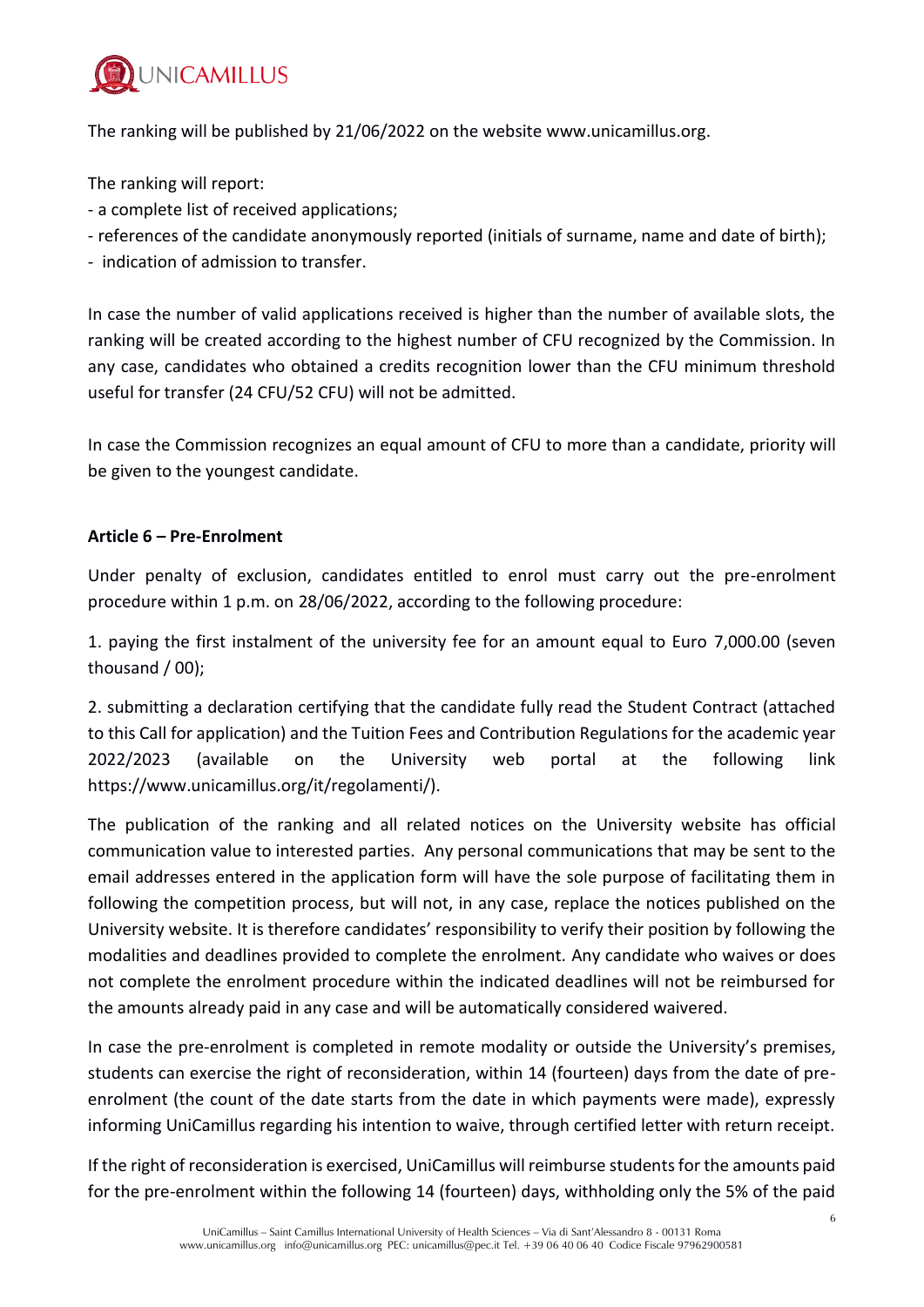

amount, for secretarial and pre-enrolment services borne by the University, using the same means of payment used by the User for the initial payment, unless a different means of payment is expressly indicated.

Apart from the mandatory cases expressly stated in this Call for application, no reimbursement of payments will be carried out under any circumstances.

## **Article 7 - Enrolment**

From September 5th, 2022, and until 4 p.m. on September 14th, 2022, in order to enrol in the second or third year of the Degree Course, candidates who acquired the right to enrol must complete the online enrolment procedure by providing the following documents:

- enrolment application, available online, addressed to the Rector and acceptance of the UniCamillus Code of Ethics;
- Student Contract, signed for acceptance (form available online);
- digital photograph (to be uploaded);
- duplicate of an identity document and duplicate of the health card (fiscal code) foreigners legally residing in Italy must also submit a valid residence permit;
- privacy policy (available online);
- statement of no impediment to the transfer issued by the Home University (except for graduate candidates);
- proof of payment of the second instalment of the tuition fees of Euro 7,000.00 (seven thousand / 00). Payment of the third and last instalment of Euro 7,000.00 (seven thousand / 00) must be made by 31 January 2023;
- revenue stamp worth Euro 16,00;
- proof of payment of the Regional Tax, to be paid directly to Lazio Region (please see the related instructions on http://www.laziodisco.it/come-fare-per/tassa-regionale-per-ildiritto-allo-studio/).

By September 30th, 2022 (under penalty of exclusion) Italian and foreign students with degrees obtained abroad, must submit to the Registrar's Office the official translation in Italian (legalised, if necessary) of their degrees, along with Declaration of Value issued by the Italian Embassy or Italian Consulate General competent for the territory where the degrees were issued.

In the event that enrolment has been completed remotely or outside the University premises, within the term of 14 (fourteen) days starting from the date of signing the Student Contract (in case of missing indication of the date on the Student Contract, the time will be calculated starting from the date in which payments were made), students can exercise the right of reconsideration by clearly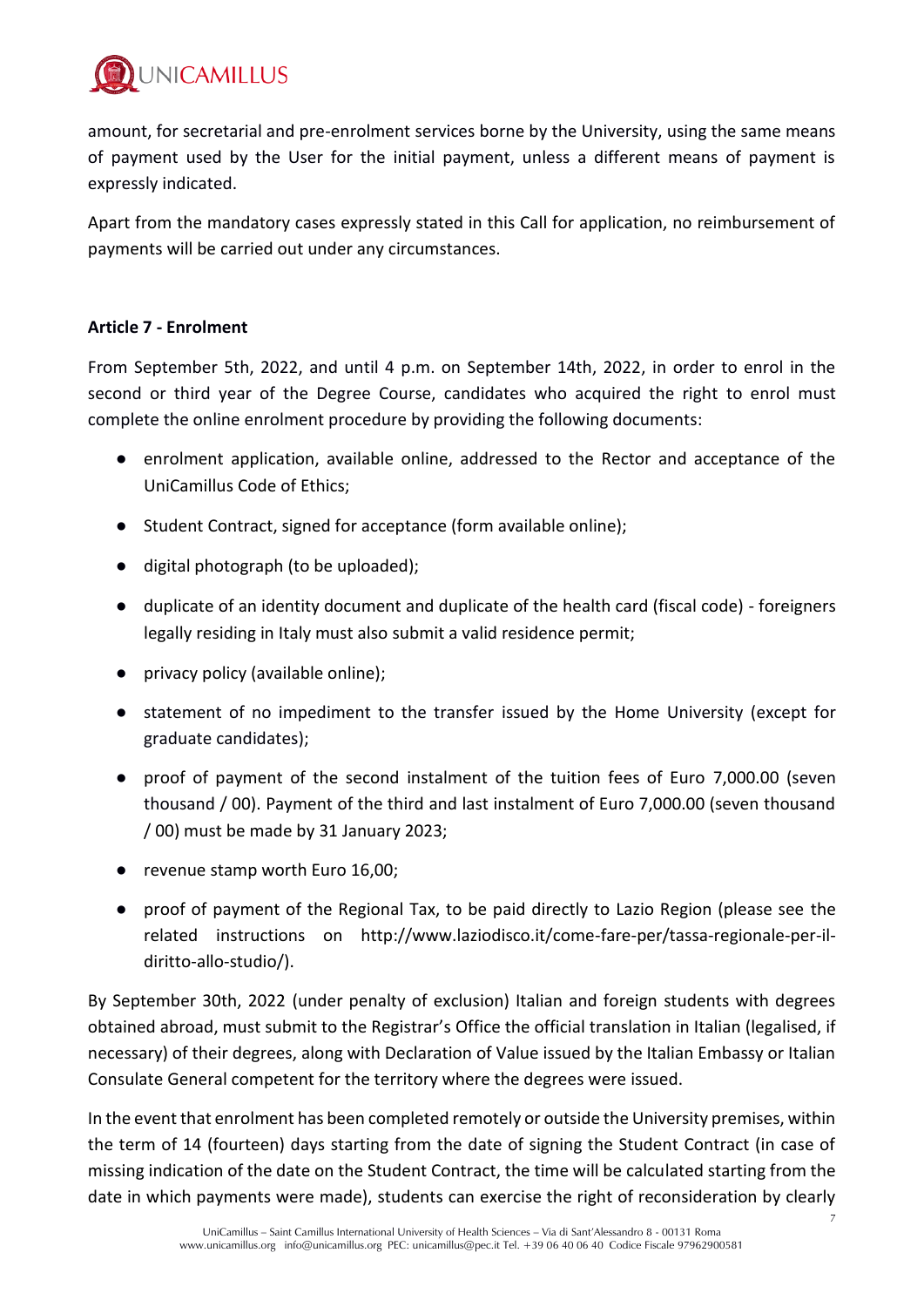

communicating to UniCamillus the will to reconsider, via registered letter with return receipt. In case candidates exercise the right of reconsideration, UniCamillus will proceed to reimburse candidates for the costs incurred for enrolment, within the following 14 (fourteen) days withholding 5% of the paid amount for secretarial and enrolment services- using the same means of payment employed by the User, unless a different means of payment is expressly indicated. Exercising the right to reconsider is equivalent to submitting a study waiver request.

#### **Articolo 8 – Scholarship**

Only Italian students enrolled in foreign universities will be awarded, for the academic year 2022/2023, a scholarship worth 5,000 euros in order to facilitate their return to Italy. The scholarship will be disbursed upon payment of the last instalment scheduled as of January 31st, 2023. In case of waiver or transfer before January 31st, 2023, the students awarded the scholarship will not benefit from this scholarship.

Students awarded the scholarship will be able to maintain the aforementioned benefit also in subsequent academic years up to the legal duration of the course of study, if by 30 September of the corresponding year of Course they:

a) have acquired a number of credits (CFU) at least equal to those shown in the following table:

| Year of Course | Students admitted to the second year | Students admitted to the third year |
|----------------|--------------------------------------|-------------------------------------|
| $\mathbf{  }$  | 98                                   |                                     |
| IV             | 157                                  | 157                                 |
|                | 215                                  | 215                                 |
| VI             | 280                                  | 280                                 |

b) have an arithmetic average of marks -in the exams referring to the overall credits (CFU) obtained- at least equal to 27/30.

For the maintenance of the scholarship, it will be necessary to have both of the aforementioned requirements.

#### **Article 9 – Procedures for waiver, transfer and abandonment of studies**

Students who wish to waive their studies will have to submit their study waiver request by using the format provided by UniCamillus and send it by Certified Email (PEC) to [office.unicamillus@pec.it.](mailto:office.unicamillus@pec.it) Alternatively, they can use the online procedure by entering the University's student portal (GOMP) with their credentials and visiting the section: "career> applications> study waiver application".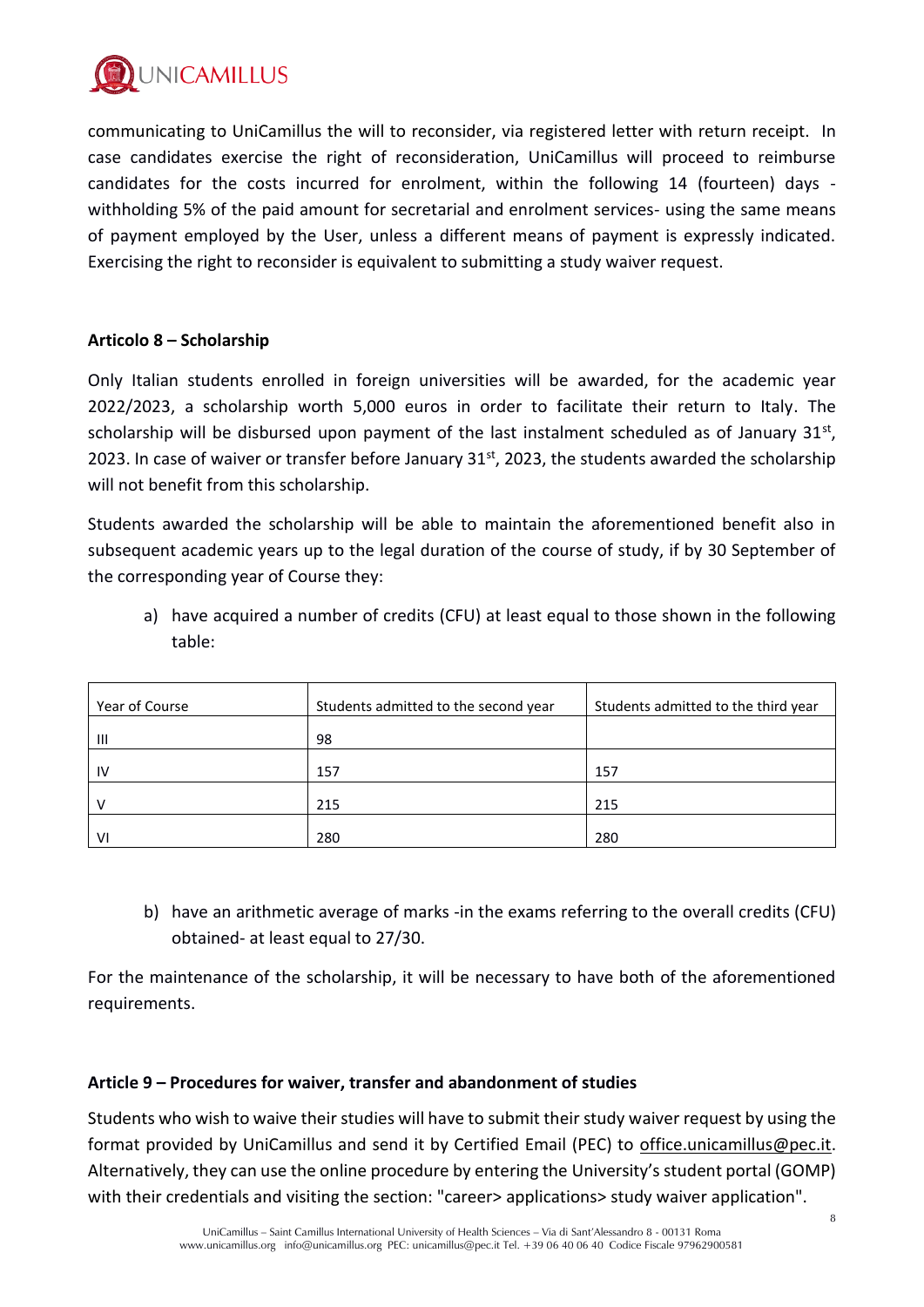

In the event of waiver or transfer, the amounts already paid up to the time of submission of the relative application will not be reimbursed under any circumstances by the University.

Students who waive their studies or abandon them after the start of lessons is required to pay in full the fees and contributions provided for by the Tuition Fees Regulations for the Academic Year in which he is enrolled.

**No refunds will be made for made payments except in the cases expressly stated in this Call for application.**

#### **Article 10 - Mandatory vaccinations**

At the time of enrolment, admitted students state their commitment to be screened for what follows, within 15 days from their enrolment:

- for tuberculosis (*prova tubercolina*) performed according to the Mantoux technique, according to the guidelines on the Prevention of tuberculosis (provision 17.12.1998 of the State-Regions Conference) and by the D.P.R. 07/11/2001 no. 465, regulating tuberculosis vaccination.
- for viral hepatitis B, pursuant to Law no. 165 of 27/05/1991.

The declaration model will be available for download on the institutional portal of the University.

Students also declares their commitment to undergo any other vaccination available, from time to time deemed appropriate by the University for their safety and for the one of everyone they may come into contact with, due to the required academic activities. The declaration template will be available at the Registrar's Office.

#### **Article 11 – Remarks**

The University reserves the right, in any stage of the enrolment procedure, to ascertain the truthfulness of the declarations made by the candidate, in accordance with current legislation. Candidates must therefore provide all the necessary elements to allow for appropriate checks. If the documents submitted by the candidates contain false and untrue declarations, in accordance with penalties provided for by the penal code and by the dedicated special laws and the declarer's exposure to the action for damages by the other parties, the enrolment will be cancelled, any benefits granted will be suspended and the tuition fees paid will be retained.

The participation in this call for application implies the full and unquestionable acceptance of the provisions contained therein, included the provisions contained in the Student Contract. The latter can be found also on the University's website and constitutes an integral part of this Call for application.